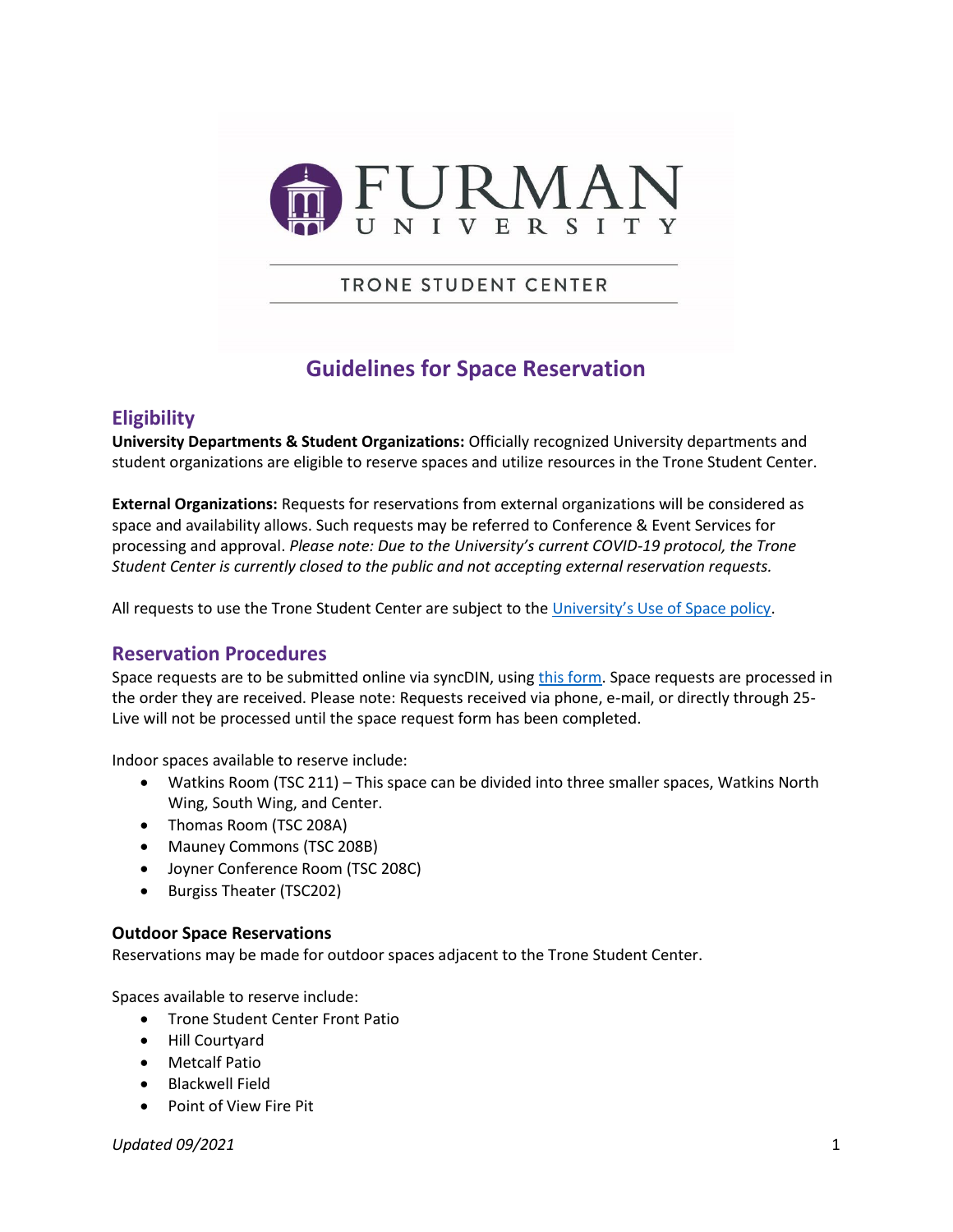In outdoor spaces, the event/meeting sponsor is responsible for arranging for tables, chairs, and trash receptacles through Facility Services. To request these services, please submit a [work order request.](https://assetessentials.dudesolutions.com/FurmanUniversity/MyRequest/Add)

The event/meeting sponsor is also responsible for reserving indoor space in the case of inclement weather. Indoor space at the Trone Student Center is not guaranteed.

#### **Recurring Reservations**

The spaces that comprise Room 208 (Thomas Room, Mauney Commons, and Joyner Conference Room) are available for recurring meetings on a weekly basis.

Burgiss Theater is available for recurring weekly meetings after 8PM Sunday through Thursday.

The Watkins Room is not available for recurring weekly meetings Sunday through Thursday.

#### **Reservation Request Timeline**

Please allow three (3) business days for the review of your request.

Reservation requests for the next academic year will be considered beginning in March of the current academic year.

#### **Cancellations**

Cancellations will be accepted up to two (2) business days before the event/meeting. Cancellations should be communication to the Trone Student Center via e-mail at [trone@furman.edu.](mailto:trone@furman.edu) Failure to cancel an event/meeting may result in rental fees being assessed. Continued offenses may result in the loss of reservation privileges.

## **University Events**

The Trone Student Center reserves the right to restrict the scheduling of events for designated all-University events, such as Orientation, Family Weekend, Homecoming, Furman Engaged, etc.

#### **Closures**

The Trone Student Center is subject to the University calendar and, as such, events/meetings will not be scheduled on days the University is closed.

In the case of University closure due to inclement weather, the Trone Student Center will attempt to be open for student access, but all events/meetings will be cancelled.

#### **Right to Reassign or Terminate**

The Trone Student Center reserves the right to reassign, deny, or cancel reservations.

#### **Catering and Food Policies**

University departments and student organizations are encouraged to use Bon Appetit for any catering needs. If a catering or food service other than Bon Appetit is used, the following needs to be submitted prior to the event/meeting:

Certificate of Insurance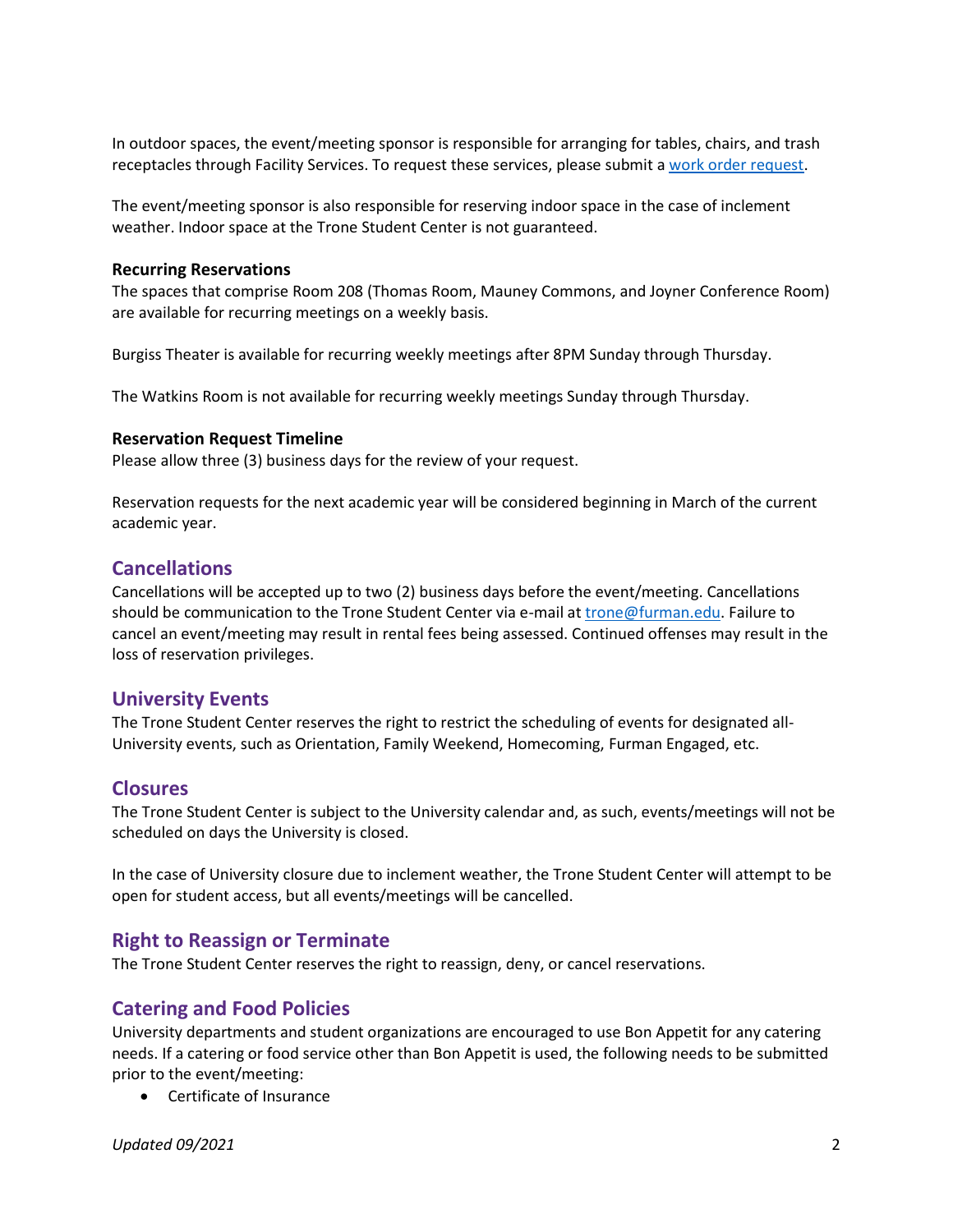- ServSafe Certification
- Latest DHEC inspection/grade

External organizations are required to use Bon Appetit for any events hosted in the Trone Student Center.

The Trone Student Center is approved to host events with alcohol. All events with alcohol must follow the [University's alcohol policy](https://catalog.furman.edu/content.php?catoid=17&navoid=838#alcohol) and local, state, and federal regulations.

#### **Pricing and Fees**

University departments and student organizations are usually not assessed rental fees for the use of Trone Student Center spaces, as long as the event is conceptualized, planned, and managed by the department or organization. Members of the department or organization must be the reservation requestor, as well as the primary coordinator(s) of the event or meeting. Some characteristics of events/meetings that may lead the Trone Student Center to charge a rental fee include, but are not limited to:

- More than 30% of guests in attendance are not members of the Furman community
- An external organization is the primary organizer and/or heavily involved with the execution of the event/meeting
- There is a fee for those in attendance to participate

There may also be fees associated with rented equipment, event support, or extended hours.

Payment is due within 30 days of the billing date.

#### **Fronting**

University departments and student organizations shall not use their privileges for access to the Trone Student Center spaces and services inappropriately to "front" for an external organization in order to avoid or reduce expenses. All sponsoring departments and organizations must have a representative present at any event/meeting taking place at the Trone Student Center. All instances of fronting will result in an assessment of rental fees and may result in the loss of reservation privileges.

## **Audio Visual Equipment**

The Trone Student Center has a variety of audio visual equipment available for use within the building and adjacent outdoor spaces. Requests for equipment must be made at least three (3) business days prior to the event/meeting.

Large events and special audio visual requests may require additional staffing. There will be a per-hour charge in these instances.

#### **Music and Sound**

Amplified sound such as live music or a DJ is allowed in Trone Student Center spaces with prior approval. The sound should not be of such a volume as to reasonably interfere with those pursuing academic, professional, or personal activities in the vicinity.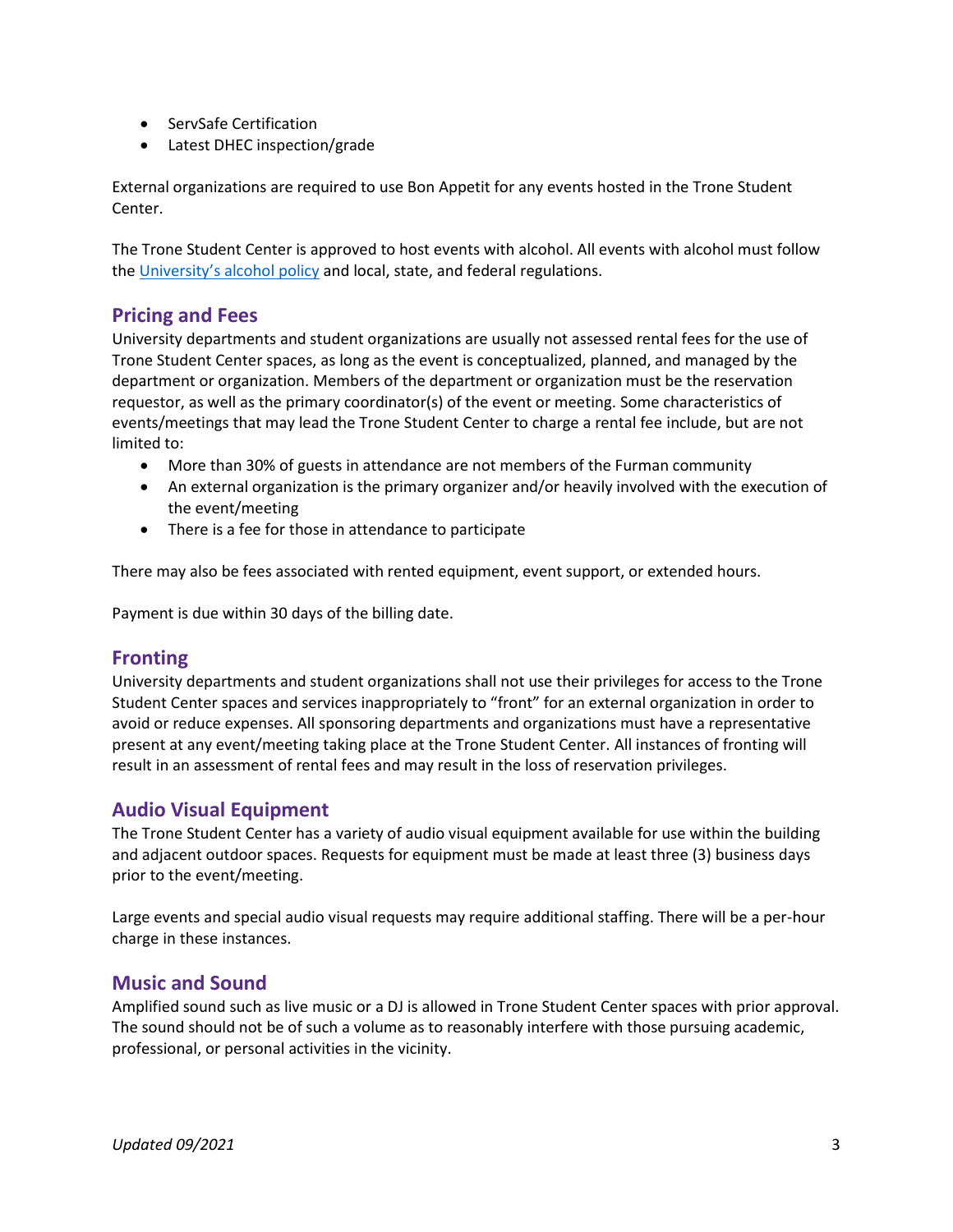## **Copyright Law**

Copyright is a federal law that protects original works of authorship fixed in any tangible medium of expression. Only the creator can use their copyrighted works in the following ways unless they give explicit permission:

- **•** Distribution
- Reproduction
- Derivative Works
- Performance
- Public Display
- Digital Audio Transmission

Works of authorship include the following categories:

- Literary works
- Musical works, including any accompanying words
- Dramatic works, including any accompanying music
- Pantomimes and choreographic works
- Pictorial, graphic, and sculptural works
- Motion pictures and other audiovisual works
- Sound recordings
- Architectural works

For additional information and to determine if you need to obtain permission for your event, please visit the [Library's copyright website.](https://libguides.furman.edu/copyright/home)

#### **Decorations**

The following guidelines pertain to room décor:

- Decorations may not be glued, taped, pinned, nailed, or similar to any surface without prior approval from the Trone Student Center,
- Any freestanding decorations must be stable in nature and lightweight in construction.
- Balloons must be weighted or tied down. Any balloon that detaches and is not removed by the event/meeting organizer will result in fees being incurred.
- Dry ice is not allowed without prior approval and must be handled by a licensed caterer.
- Electric lights must be used in compliance with any manufacturer recommendations.
- Painting is prohibited within the Trone Student Center.
- Windows may not be covered with paper, paint, or other materials without prior approval.

Prohibited items include:

- **•** Glitter
- Confetti
- Smoke machines (or similar devices emitting visible gas vapors)
- Candles or anything with an open flame

Fire Regulations

- All decorative materials must be flame proof and/or fire retardant.
- No decorations may be hung from the ceiling or placed in any space that might interfere with safe passage or evacuation in case of emergency.